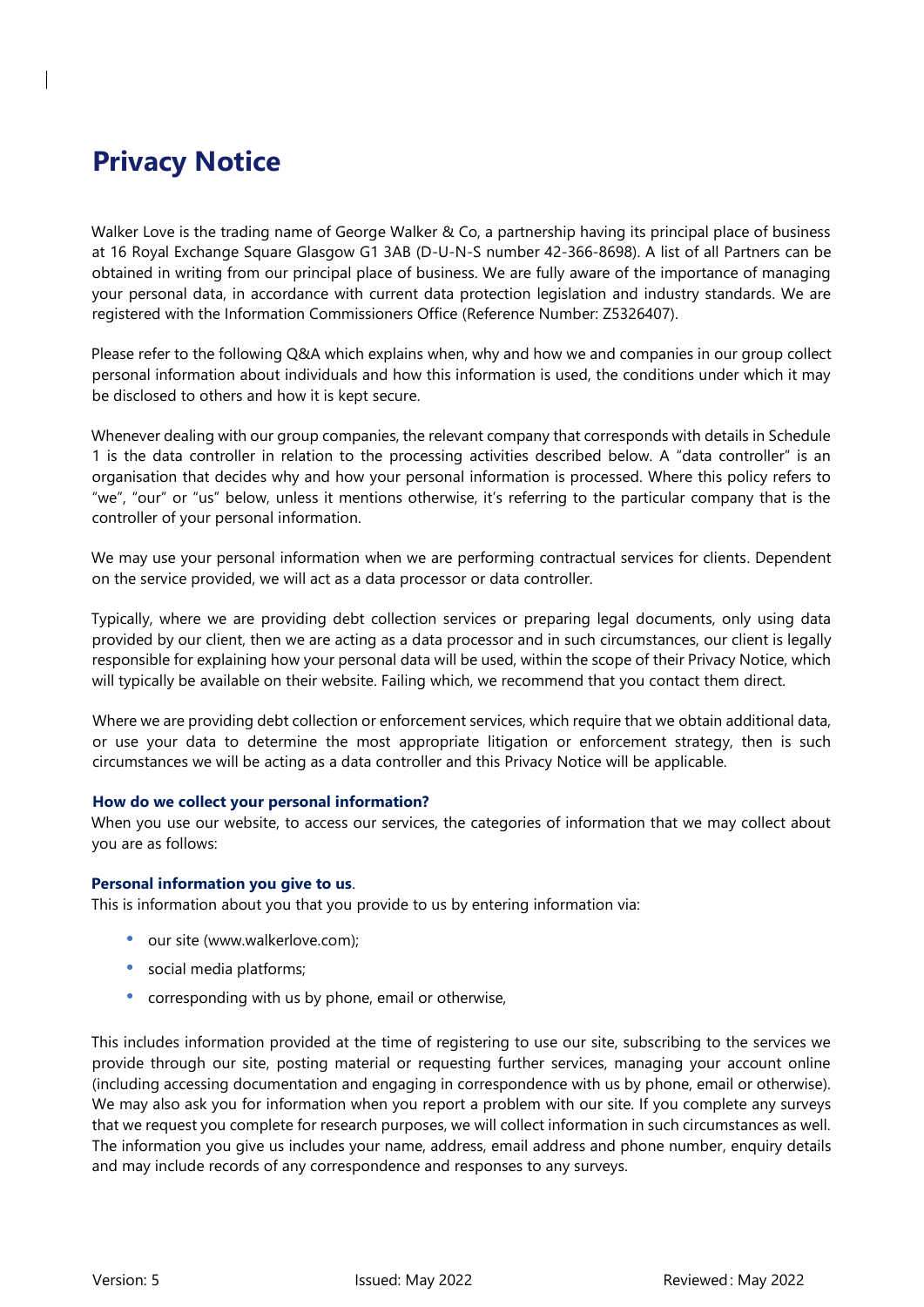#### **Personal information we collect about you:**

We may automatically collect the following information: details of transactions you carry out through the site, and your visits to our site, including, but not limited to, traffic data, location data, weblogs and other communication data, and the resources you access. We may also automatically collect technical information, including anonymous data collected by the hosting server for statistical purposes, the Internet protocol (IP) address used to connect your computer or device to the Internet, browser type and version, time zone setting, browser plug-in types and versions, operating system and platform. Please see the Cookies section within our website. We may also collect any personal information which you allow to be shared that is part of your public profile or third-party social network, type and version, time zone setting, browser plug-in types and versions, operating system and platform. We may also collect any personal information which you give to us directly on email, in correspondence or over the telephone about your personal circumstances and your financial history and situation.

## **Personal information we may receive from other sources:**

We obtain certain personal information about you from sources outside of our business which may include our group companies or other third-party companies. We offer some of our services on or through other websites and the personal information that you provide to those sites may be sent to us in order to deliver the service. The third parties that may send us personal information about you are as follows:

| <b>Source of personal information</b>                                                                 | <b>Privacy policy</b>         | The categories of personal information we<br>obtain from these sources                                                                                                                                                                                                                                                    |
|-------------------------------------------------------------------------------------------------------|-------------------------------|---------------------------------------------------------------------------------------------------------------------------------------------------------------------------------------------------------------------------------------------------------------------------------------------------------------------------|
| <b>Walker Love group of companies:</b><br>Walker Love Messengers-at-Arms &<br><b>Sheriff Officers</b> | This policy                   | Names dates of birth personal and business<br>contact details and home addresses.<br>Information relating to financial status<br>including account balances, payment history,<br>employment, potential avenues for<br>enforcement, details of orders granted/sought<br>info relating to individuals' activities, Criminal |
| <b>Walker Love Revenue Collections</b>                                                                |                               |                                                                                                                                                                                                                                                                                                                           |
| <b>Walker Love Collections</b>                                                                        |                               | offenses data, health and medical information.                                                                                                                                                                                                                                                                            |
| Walker Love Investigations                                                                            |                               |                                                                                                                                                                                                                                                                                                                           |
| W L Payment Distributors                                                                              |                               |                                                                                                                                                                                                                                                                                                                           |
| <b>WL Recoveries Limited</b><br>trading under the following brand -<br><b>Walker Love Recoveries</b>  |                               |                                                                                                                                                                                                                                                                                                                           |
| <b>Credit agencies</b>                                                                                | Third party<br>privacy policy | Financial history, bank details, employer's<br>details, residential status and history, credit<br>history, employment history, judgments, date<br>of birth.                                                                                                                                                               |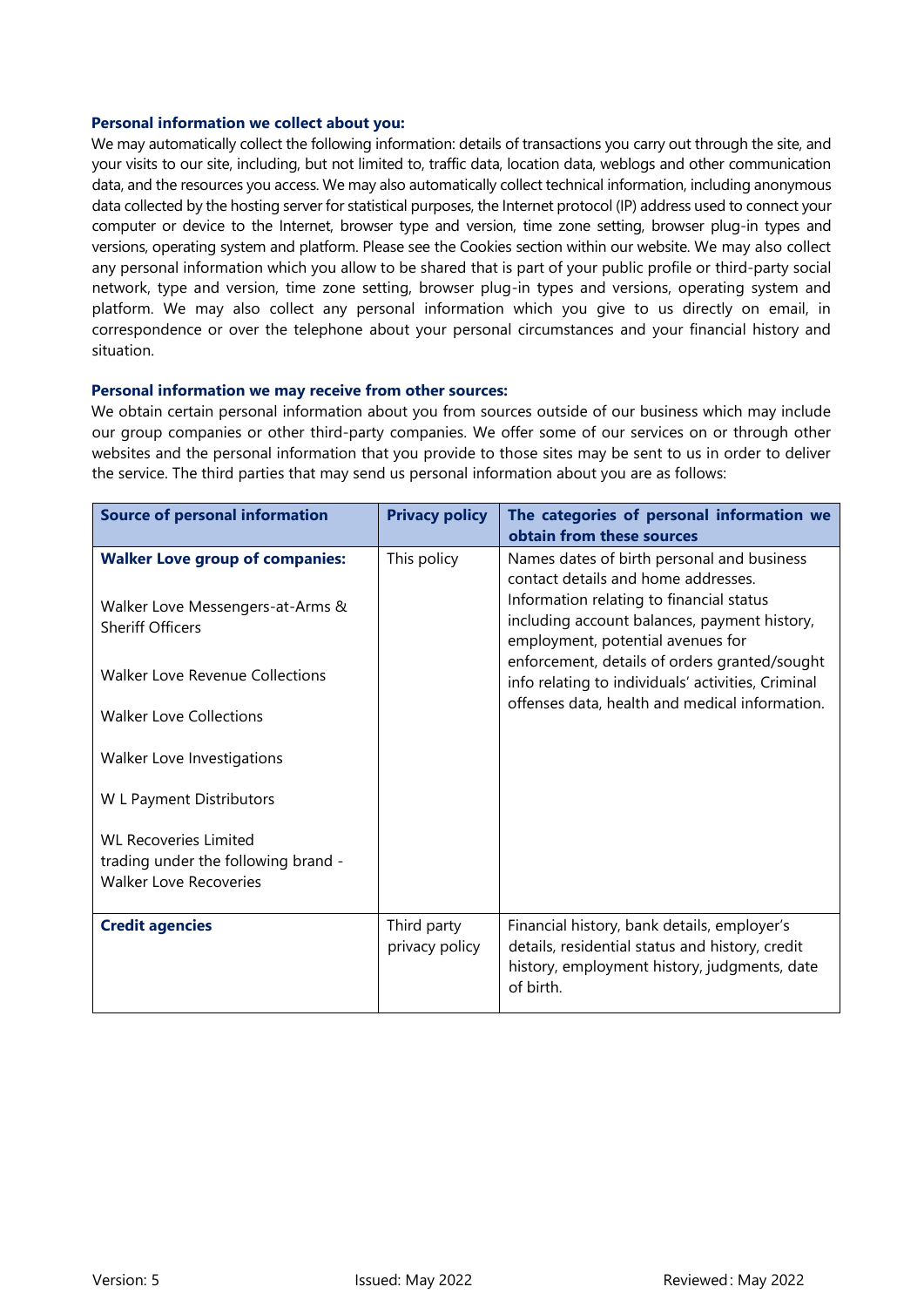| <b>Creditors / Clients</b>                               | Third party<br>privacy policy                         | Names, dates of birth, personal and business<br>contact details, and home addresses. Info<br>relating to financial status including account<br>balances, payment history, employment,<br>potential avenues for enforcement, details of<br>orders granted/sought info relating to<br>individuals' activities, criminal offences, data<br>health and medical information.                                                       |  |
|----------------------------------------------------------|-------------------------------------------------------|-------------------------------------------------------------------------------------------------------------------------------------------------------------------------------------------------------------------------------------------------------------------------------------------------------------------------------------------------------------------------------------------------------------------------------|--|
| Landlords, property agents,<br>neighbours and cohabitees | Third party<br>privacy policy,<br>where<br>applicable | Residential details, current former occupiers,<br>previous and forwarding addresses. Residential<br>and or employment/business contact details,<br>including postal, email addresses and or<br>telephone numbers.                                                                                                                                                                                                             |  |
| <b>Public court records</b>                              | Third party<br>privacy policy                         | Judgements and insolvency details.                                                                                                                                                                                                                                                                                                                                                                                            |  |
| <b>Employers</b>                                         | Third party<br>privacy policy                         | Salary details, NI, employment details, previous<br>and forwarding addresses. Residential and or<br>employment/business contact details,<br>including postal, email addresses and or<br>telephone numbers.                                                                                                                                                                                                                    |  |
| <b>Local Authorities</b>                                 | Third party<br>privacy policy                         | Residential details, current former occupiers,<br>previous and forwarding addresses. Residential<br>and or employment/business contact details,<br>including postal, email addresses and or<br>telephone numbers.                                                                                                                                                                                                             |  |
| <b>Government Departments</b>                            | Third party<br>privacy policy                         | Residential details, current former occupiers,<br>previous and forwarding addresses. Residential<br>and or employment/business contact details,<br>including postal, email addresses and or<br>telephone numbers. Judgements and<br>insolvency details. Property ownership,<br>Registered Keeper Information of Vehicles,<br>Electoral information. Details of births, deaths,<br>marriages, civil partnerships and divorces. |  |
| <b>Scottish Prison Service</b>                           | Third party<br>privacy policy                         | Prison number, location, liberation address.                                                                                                                                                                                                                                                                                                                                                                                  |  |

The reasons for holding your data are to ensure that we can effect service of legal documents, enforce court orders, collect sums due, trace or contact and communicate with you, as quickly and conveniently as possible. Typically, this may include written correspondence, a visit to your home or business, telephone contact, SMS or consented email.

# **How do we use your personal information?**

The purposes for which we use your information and the legal basis under data protection laws on which we rely to do this are explained below.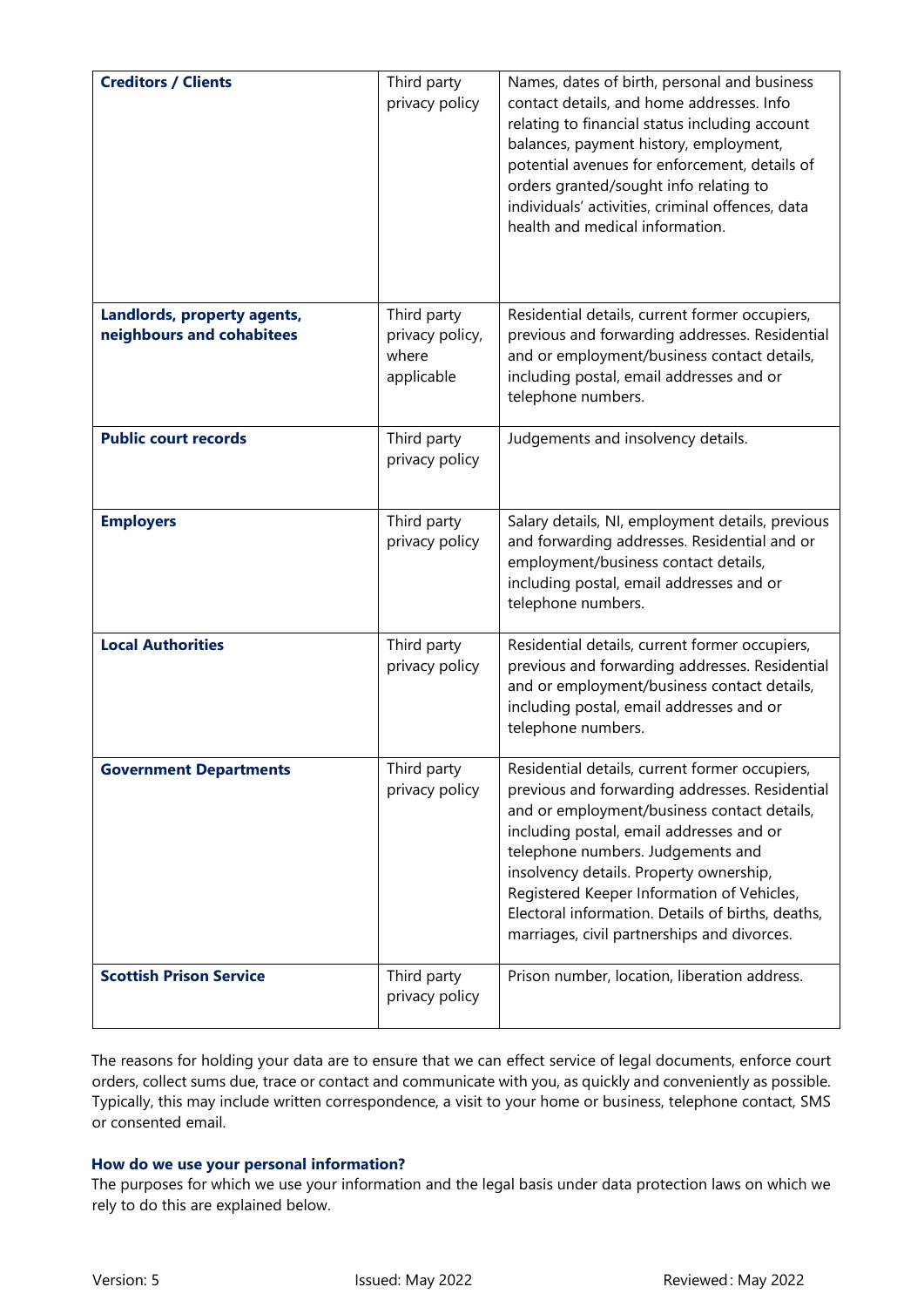**Legal Obligation:** We will use your personal information to comply with our legal obligations: (i) to assist the court or other public authority or criminal investigation body; (ii) to identify you when you contact us; and/or (iii) to verify the accuracy of data we hold about you; and (iv) to comply with Messengers at Arms and Sheriff Officers Rules.

**Public Task:** We will use your personal information where necessary in the exercise of official authority or to perform specific tasks in the public interest by virtue of our public office and statutory role in the administration of justice.

**Consent:** We may use and process your personal information where you have consented for us to do so for the following purposes:

- Marketing; by, post, email or text concerning details of our services
- Where you have volunteered certain special category data, such as health information to us, to help us better understand your personal or financial circumstances, we will seek your explicit consent to process this information.

You may withdraw your consent for us to use your information in any of these ways at any time. Please see Withdrawing your consent for further details.

**Contractual Obligation:** We may use and process your personal information where we have supplied you (or continue to supply you) with any services, where we have arranged for the supply of another company's products or services to you, or where you are in discussions with us about any new product or service. We will use this information in connection with the contract for the supply of products or service, when it is needed to carry out that contract with you or for you to enter into it. Please see the type of personal information we process about you above, and for details of the types of personal information we process for these purposes.

**Legitimate Interest:** We may use and process your personal information where it is necessary for us to pursue our legitimate interests as a business, or that of a third party, for the following purposes:

- to undertake relevant and proportionate enquires to assess your personal and financial circumstances, including establishing your current location and or employment status and location
- for analysis to inform our marketing strategy, and to enhance and personalise your customer experience (including to improve the recommendations we make to you on our website)
- to correspond or communicate with you
- to verify the accuracy of data that we hold about you and create a better understanding of you
- for network and information security in order for us to take steps to protect your information against loss or damage, theft or unauthorised access
- for prevention of fraud and other criminal activities
- to comply with a request from you in connection with the exercise of your rights (for example where you have asked us not to contact you for marketing purposes, we will keep a record of this on our suppression lists in order to be able to comply with your request)
- to assess and improve our service through recordings of any calls with our contact centre
- for the management of queries, complaints, or claims
- for the establishment and defence of our legal rights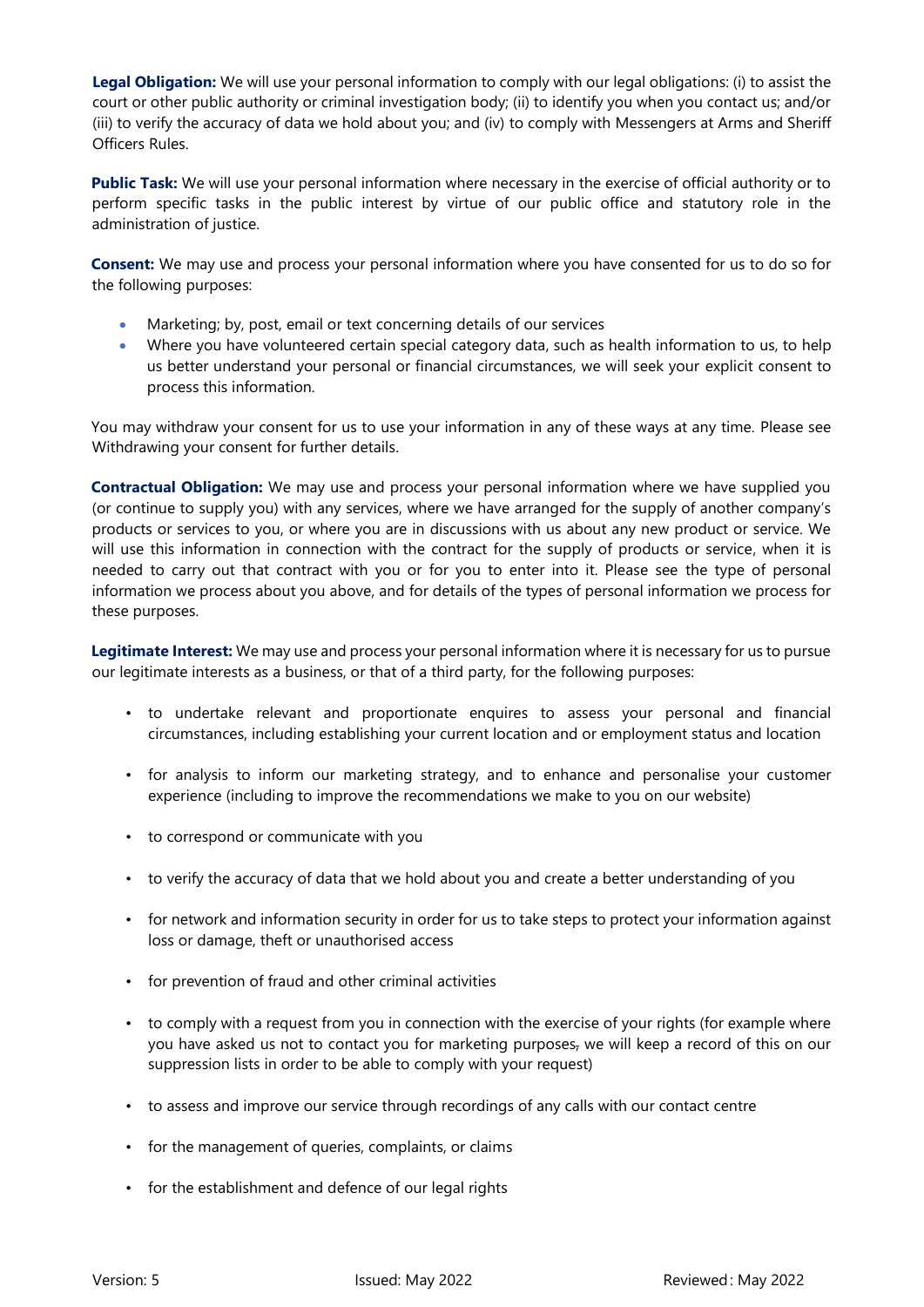In respect of our marketing activities (other than where we rely on your consent to contact you by e-mail or text with information about our products and services or share your details with third parties to do the same, as explained above)

**Vital interests:** Where we reasonably believe that the processing of your personal information will prevent or reduce any potential harm to you. It is in your vital interests for us to use your personal information in this way.

**Data anonymisation and use of aggregated information:** Your information may be converted into statistical or aggregated data in such a way as to ensure that you are not identified or identifiable from it. Aggregated data cannot be linked back to you as a natural person. We may use this data for analytical and research purposes.

## **Where the personal information will be shared and with whom?**

#### **Group Companies**

We may share your information with other companies or departments within our organisation. They may use your personal information in the ways set out in **How do we use your personal information**?

Please see the start of this policy for the details of our group companies with whom we may share your personal information.

#### **Our clients**

In accordance with normal business practice, be it in relation to debt collection, investigation or Sheriff Officer activities, we will provide our clients with relevant and proportion information, which has been discovered or provided within the scope of the service provided.

#### **Our suppliers and service providers**

We may disclose your information to our third-party service providers, agents, subcontractors and other organisations for the purposes of providing services to us or directly to you on our behalf. Such third parties may include cloud service providers (such as hosting, telephony services and email management), the court, lawyers, debt advice and debt management agencies, process servers, mail houses, printing services, credit reference agencies, banks, potential employers and administrative services.

When we use third party service providers, we only disclose to them any personal information that is necessary for them to provide their service and we have a contract in place that requires them to keep your information secure and not to use it other than in accordance with our specific instructions.

#### **Credit/debit card payment processors**

When you make a payment, your credit/debit card payment is processed by a third-party payment processor, who specialises in the secure online capture and processing of credit/debit card transactions. If you have any questions regarding secure transactions, please contact us using the details at the end of this policy.

#### **Other ways we may share your personal information**

We may transfer your personal information to a third-party as part of a sale of some or all of our business and assets to any third party or as part of any business restructuring or reorganisation. We may also transfer your personal information if we're under a duty to disclose or share it in order to comply with any legal obligation, to detect or report a crime, to enforce or apply the terms of our contracts or to protect the rights, property or safety of our visitors and customers. We will always take steps with the aim of ensuring that your privacy rights continue to be protected.

## **Where do we store your personal information?**

All information you provide to us is stored on our secure servers which are located within the UK and European Economic Area (EEA).

If at any time we transfer your personal information to, or store it in, countries located outside of the EEA (for example, if our hosting services provider changes) we will ensure that appropriate safeguards are in place for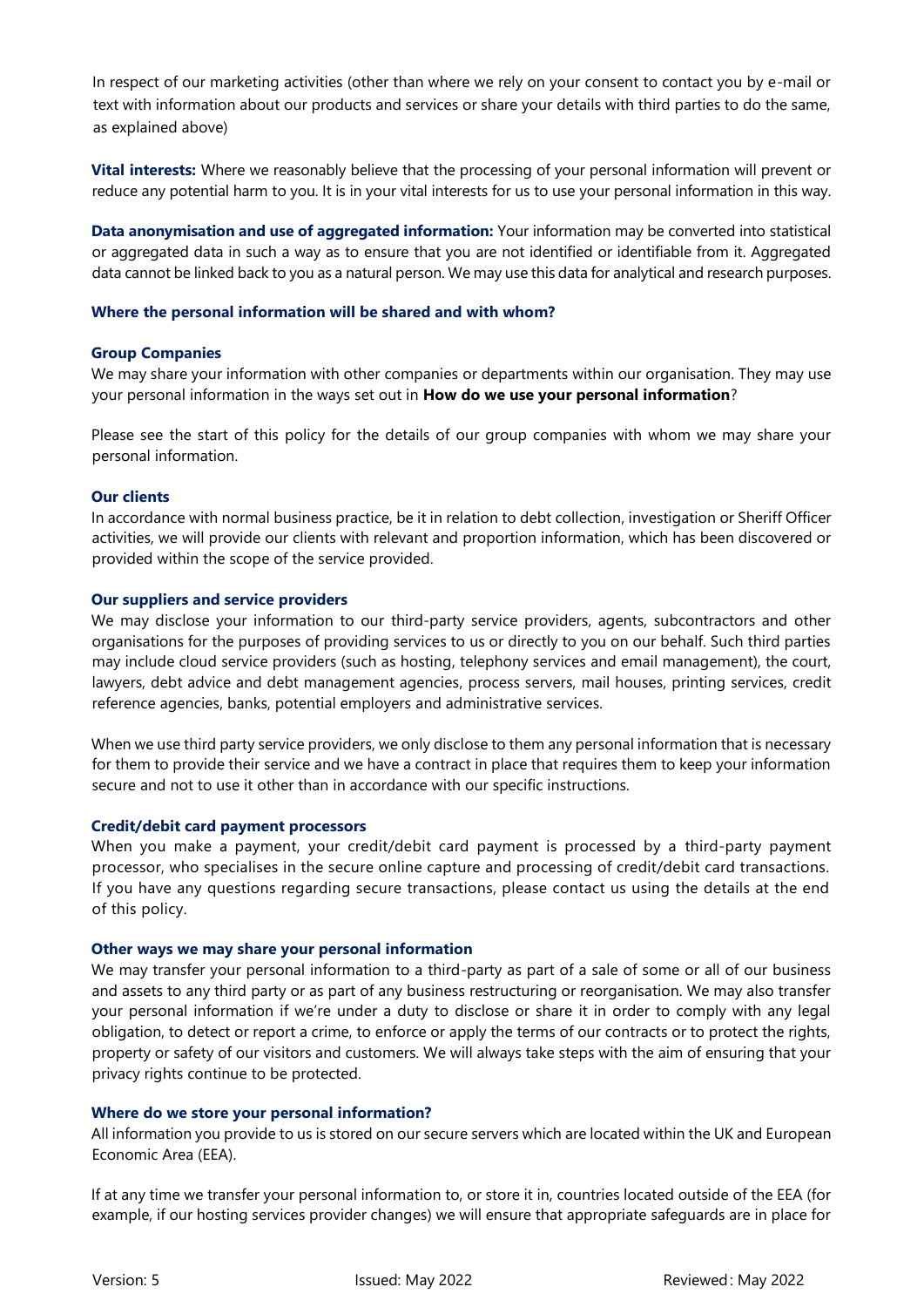that transfer and storage as required by applicable law. This is because some countries outside of the UK and EEA do not have adequate data protection laws equivalent to those in the EEA.

If you use our services whilst you are outside the UK or EEA, or you require us to do so your information may be transferred outside the EEA in order to provide you with those services

## **How long your personal information be kept?**

If we collect your personal information, the length of time we retain it is determined by a number of factors including the purpose for which we use that information and our obligations under other laws. We do not retain personal information in an identifiable format for longer than is necessary.

We may need your personal information in case of queries from you, to establish, bring or defend legal claims or in accordance with legal and regulatory requirements. For this purpose, we may retain your personal information for up to 7 years, after the date it is no longer needed by us for any of the purposes listed under How do we use your personal information? above. The only exceptions to this are where:

- the law requires us to hold your personal information for a longer period, or delete it sooner;
- you exercise your right to have the information erased (where it applies) and we do not need to hold it in connection with any of the reasons permitted or required under the law (see further Erasing your personal information or restricting its processing below); or
- in limited cases, the law permits us to keep your personal information indefinitely provided we put certain protections in place.

#### **Will the Data be used for profiling or to make any automated decisions?**

We may undertake enquires and profiling activities to establish whether or not it would be appropriate to proceed with litigation or enforcement. To do this, we may use third party credit reference agencies (CRA) to obtain a better understanding of your current financial circumstances. This process will be managed by trained and experienced agents with no reliance on automated decision-making processes.

#### **Security and links to other sites**

Unfortunately, the transmission of information via the internet is not completely secure. Although we will do our best to protect your personal information, we cannot guarantee the security of your information transmitted to our website and any transmission is at your own risk. Once we have received your personal information, we put in place reasonable and appropriate controls to ensure that it remains secure against accidental or unlawful destruction, loss, alteration, or unauthorised access.

Where we collect any sensitive personal information about your ethnic background, sex life, political opinions, religion, trade union membership of criminal record, we will apply additional security controls to protect that data.

Where we have given (or where you have chosen) a password which enables you to access an account, you are responsible for keeping this password confidential. We ask you not to share your password with anyone.

Our website may contain links to other websites run by other organisations. This policy does not apply to those other websites, so we encourage you to read their privacy statements. We cannot be responsible for the privacy policies and practices of other websites even if you access them using links that we provide. In addition, if you linked to our website from a third-party website, we cannot be responsible for the privacy policies and practices of the owners and operators of that third party website and recommend that you check the policy of that third party website.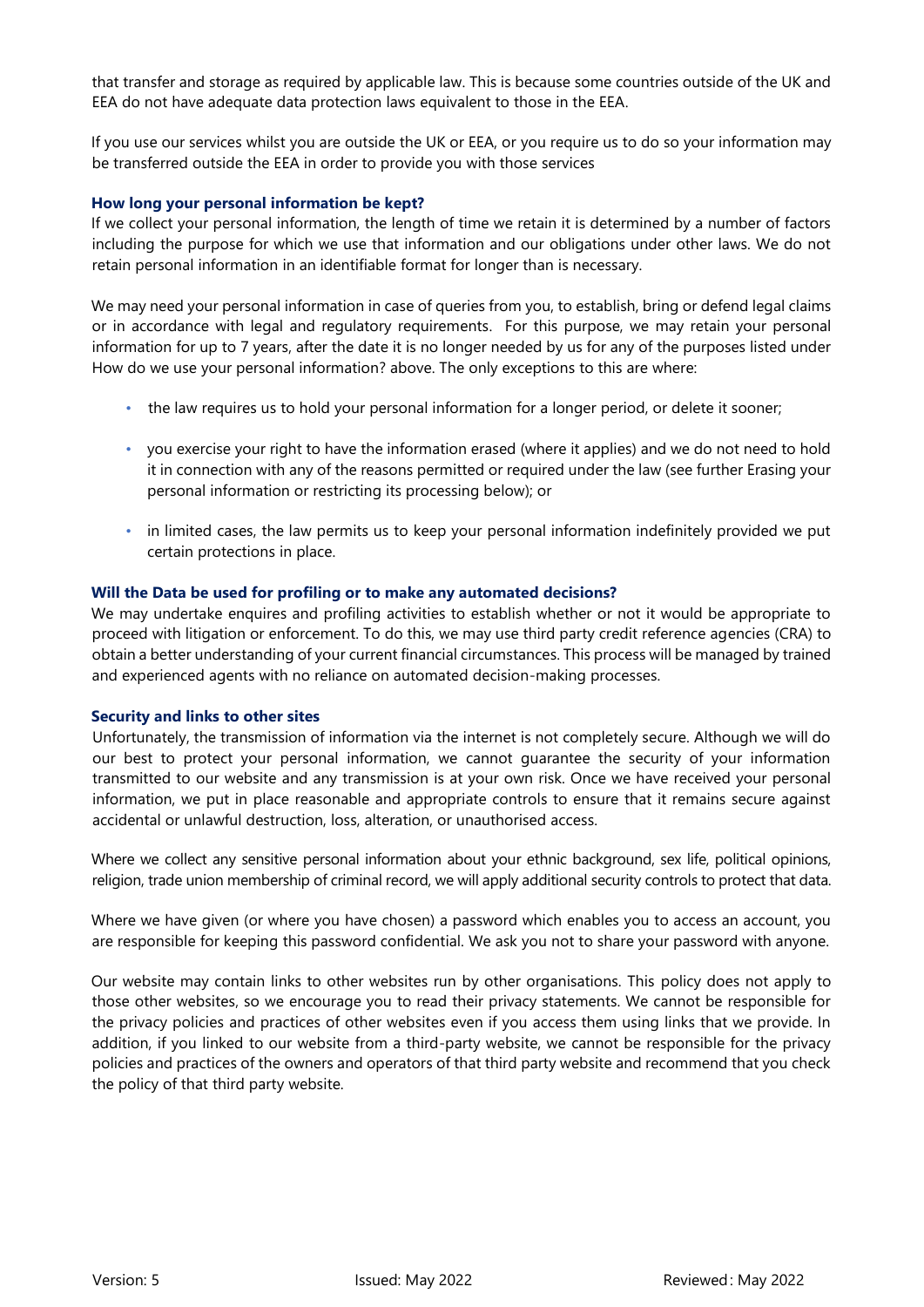## **Your Rights**

You have a number of rights in relation to your personal data under data protection legislation. To ensure that we are communicating with the correct person, we may ask you for information to verify your identity and enable us to find your personal data.

You are not obliged to provide us with any personal data under any statutory or contractual obligation but it is in your best interests to co-operate in order to reach a mutually agreeable solution and avoid any further costs or fees being incurred by you. Your rights are summarised as follows: -

**Accessing your personal data:** To obtain a copy of your personal information (this is constituted as a Subject Access Request – SAR), please make contact by email: DPA@walkerlove.com or write to Subject Access Request, Walker Love, 16 Royal Exchange Square Glasgow G1 3AB. There is no charge for obtaining a SAR, however, please note that we prefer that you complete our template form, in order to provide proof of your identity before releasing this information.

**Correction of personal information:** If you become aware that any of the information which we hold about you is out of date or otherwise inaccurate, then please make contact by email or post at the above address. We undertake to review and correct any such anomaly as quickly as possible.

**Withdrawing your consent:** Where we rely on your consent as the legal basis for using your personal information, you may withdraw your consent at any time by emailing or writing to us at the above address (Please use "Withdrawal of Consent" as the subject heading of your email or letter).

**Objecting to our use of your personal data:** Should you disagree with our reason for processing your data, then you can object, by emailing or writing to us at the above address. Except for the purposes for which we are certain that we can continue to process your personal data and where our interests override yours, we will temporarily stop processing your personal data, until we have investigated the matter. If we agree that your objection is justified, then we will stop using your data. Alternatively, we will provide you with our justification as to why we need to continue to process your data.

**Marketing:** We will only use data for marketing in respect of business development, where we are communicating with an established client or potential new client.

**Erasing your personal data or restricting its processing:** You may request that your personal data be removed from our systems by emailing or writing to us at the above address. Please note that this right is not an absolute right. Provided we do not have any continuing legitimate reason to continue processing or holding your personal data, we will make reasonable efforts to comply with your request. You may also request that we restrict the processing your personal data, where you believe our processing is unlawful, you contest its accuracy, you have objected to its use and our investigation is pending.

**Data Portability:** Given the nature and scope of the services we provide; it is unlikely that data portability rules will apply to the data we process on the grounds of Legitimate Interest. However, we will consider, on an individual basis any such request, to transfer data you have provided to us as a Data Controller. We will co-operate as much as reasonably practical. Where appropriate, this information will be provided in a commonly used and machine-readable format.

**Automated Decision Making:** In the course of normal business activities, be it debt collection, investigation or Sheriff Officers services, at no time will we conduct automated decision-making activities which fall within the scope of Article 22 of GDPR.

## **How to complain about the processing of your personal data**

If you would like a copy of this privacy notice, have any questions, concerns, or complaints about the way we have processed your personal data, then please email: DPA@walkerlove.com or write to the Data Protection Officer, Walker Love, 16 Royal Exchange Square Glasgow G1 3AB. We will endeavour to resolve your query or complaint as quickly and amicably as possible. If thereafter, you remain unhappy with the way we have handled your complaint or are still concerned about our handling of your personal information, then you